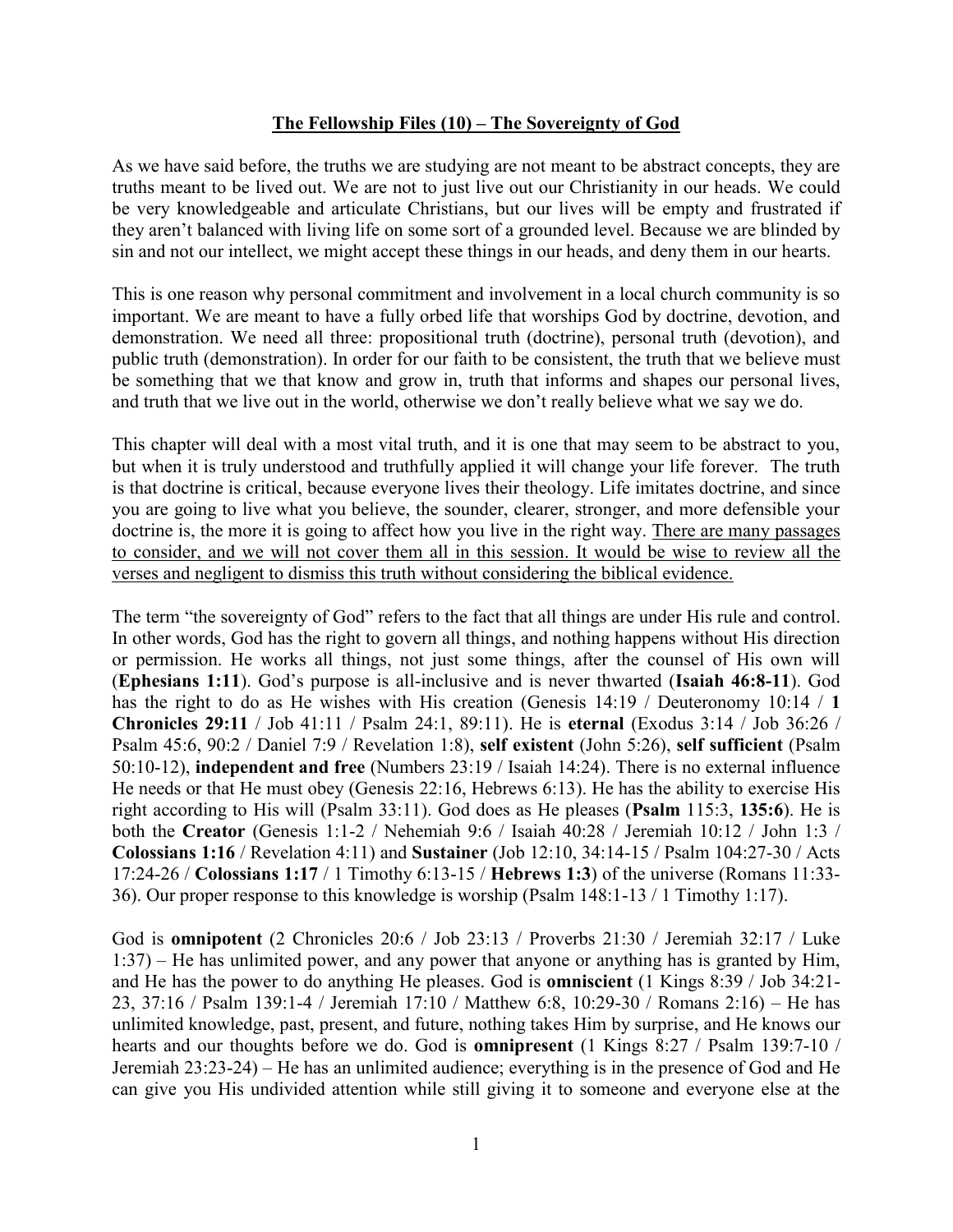exact same time. Omnipresence does not mean that God is "distributed" throughout the universe, or that everything is God (pantheism), or that God is present in everything (panentheism).

God doesn't just have dominion over everything; He is the only thing that keeps any of it in existence. "Sustainer" doesn't just mean that God could wipe anything and everything out, but that God is the only life support anything has. It isn't that things are created and then they have life by themselves, in an eternal sense, but that God continues to give life to anything and everything. It is not that everything is Him, or that everything has Him in it, but that everything is maintained by Him or it ceases to exist.

Let's ask some questions. Can you imagine God asking permission of someone? Can you imagine Him appealing to a higher authority? Can you imagine that there is some force, law, or power outside of God that He must yield to? Can you imagine Him creating and sustaining anything that He doesn't have the ability to fully control?

God is sovereign **over the entire universe** (Psalm 103:19), over **all of nature** (Psalm 105:16, 135:7 / Jeremiah 14:22 / Amos 3:6, 4:7 / Mark 4:39-41), over **angels and demons,** including **Satan** (Psalm 103:20-21, Job 1:12), over **kings** (Genesis 20:1-7 / 1 Kings 12:15 / Ezra 1:1-4 / Proverbs 21:1 / Daniel 4:17), over **nations** (Psalm 47:7-9 / **Daniel 2:20-21, 4:34-35** / Isaiah 40:15), over **human beings** (Exodus 4:11 / 1 Samuel 2:6-7 / Psalm 33:13-15 / Isaiah 45:23 / Acts 17:26 / Galatians 1:15-16 / 2 Timothy 2:25 / James 4:15 / 1 Peter 4:19 / Revelation 17:17), over **animals** (1 Kings 17:4-6 / 2 Kings 17:25 / Psalm 104:21-30 / Daniel 6:22 / Matthew 6:26, 10:29), over **free acts of men** (Exodus 3:21 / Isaiah 10:5-20 / Ezekiel 7:27), over **sinful acts of men and Satan** (Genesis 45:5, 50:20 / 2 Samuel 24:1, 1 Chronicles 21:1 / **Job 2:7, 42:11**).

**God from all eternity has ordained whatsoever comes to pass. This does not mean God is the author of sin.** Sin is not something that was created. Sin is simply a lack of moral perfection in a fallen creature. God has established a world in which sin will come to pass by His allowance, but not by his "positive agency." He ordained that evil be in order for good to come of it. Both God's love for righteousness and hatred for evil must be made manifest for the sake of the complete communication of His character, because the happiness of His people and sense of His love is made complete in the fuller knowledge of God.

**God's predestination of all things does not destroy the contingency of second causes, or deny or destroy human responsibility**. God is the ultimate cause and we or other things are the secondary causes. This means that while He is sovereign we are still responsible. God is sovereign over all human events including man's sin; however, no one is forced to do evil things. In fact, God restrains the vast majority of evil in this world just as He restrained Joseph's brothers who at first wanted to kill him.

We see the compatibility between the sovereignty of God and the responsibility of man in **Acts 2:23**. In **Acts 4:27-28**, we see that Herod, Pilate, the Jews, the Gentiles (Roman soldiers) were all gathered against Jesus, but for different intentions, and each will be judged on the basis of their intentions, but they all did what God had predestined to occur. In Isaiah 10, God brings the Assyrian army to punish Israel, and then He punishes Assyria for doing it. Assyria thought that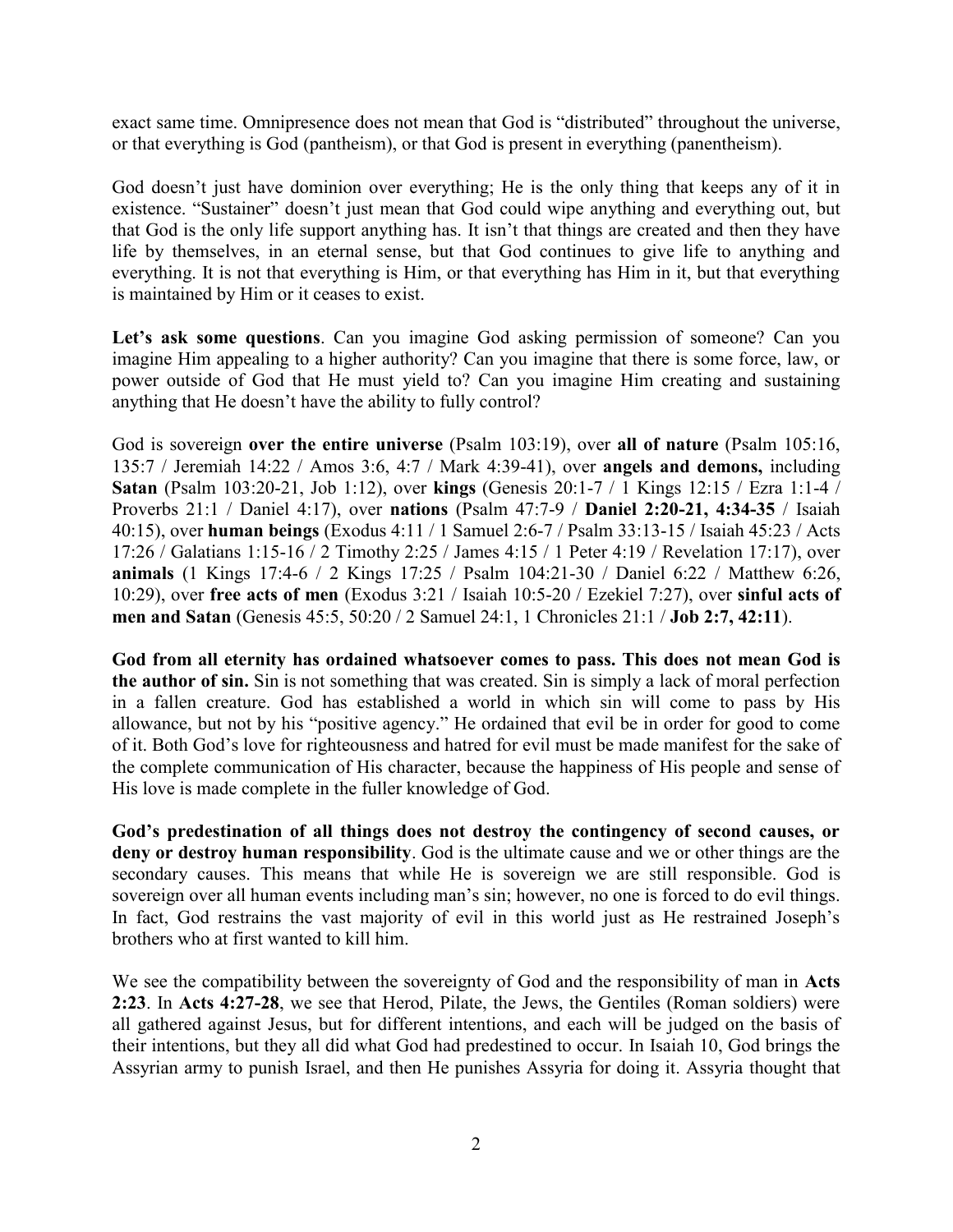they were doing this in and of themselves (arrogance) – God decrees in eternity, man freely chooses in time – the intention of the heart is the basis on which the judgment is made.

**The Bible stresses that salvation is all God's work** (**Acts 13:48, 16:14** / Romans 8:28-30 / **Ephesians 1:4-5**, 11, 2:8 / Philippians 1:29 / 2 Thessalonians 2:13 / 2 Timothy 1:9). Knowing that man is so wicked that none would come apart from grace, God elected some, by His grace alone, without respect to anything in them whether works or will, in eternity past, to be recipients of grace in spite of themselves. These are objects of God's mercy and grace. Election does not exclude anyone from God's mercy; it merely ensures that some will be included. All God's children go to heaven, but not all are God's children (Galatians 3:26).

**Some suggest that election is based on His foreknowledge of certain events**. This argument says that God simply looks into the future to see who will believe, and He chooses those whom He sees choosing Him (cf. **1 Peter 1:2**). However, that is not the biblical meaning of "foreknowledge." God's foreknowledge refers to His establishment of a love relationship with that person (Hosea 13:4-5 / Amos 3:1-2 / Romans 11:2). **1 Peter 1:20** – this doesn't mean that the Father looked into the future to behold Christ; it means He had an eternal, loving relationship with Him. God "foreknew" the elect; He loved them, before the foundation of the world.

What about "free will"? The opposite of free will isn't "no" will, it is a bound will, and no one comes to God naturally (**Romans 3:10-18**). Men are free moral agents but the will of man is bound. In other words, people are free to act in accordance to the dictates of their conscience and desires and circumstances. We are free to do what we want, but we are also bound to do what we want. We are free, but we are in bondage to our morally depraved nature so that we cannot act in any way to save or help save ourselves. Every aspect of man is tainted by sin. No one is as evil as they can be, but evil affects every part of our being – mind, will, heart, etc. We do not seek after God, and need God to mercifully reach down and intervene (Titus 3:5).

**Ephesians 2:1-7 –** An accurate, biblical view of man and of sin answers the question about just how free a lost person's will actually is. With regards to choosing Christ, it isn't. Natural man is walking in deadness, enslaved to sinfulness, driven by the direction of the world, the designs of the devil, and the desires of our own nature (Ephesians 2:1-3).

Yes, man has a "free will" in the sense that man's choices are never forced upon him. People make real choices. People can use reason, weigh evidence, interpret experience, listen to counsel, and make the choices that seem best to them, based on their goals and values. But all of these choices are made within the boundaries of the lost man's own nature. The problem is not the will, but the nature.

These verses argue decisively against the notion that man is free to choose Christ. Man is insensitive to God and incapable of choosing Christ because he is spiritually dead. Because he is spiritually dead he is driven by the direction of the world, the designs of the devil, and the desires of his own nature. *But God* (vs.4a), who is *rich in mercy* (vs.4b), and *because of the great love with which he loved us* (vs.4c), supernaturally causes Christians to be living (vs.5a-b), liberated (vs.6), and loved (vs.4b-c, 5c, 7).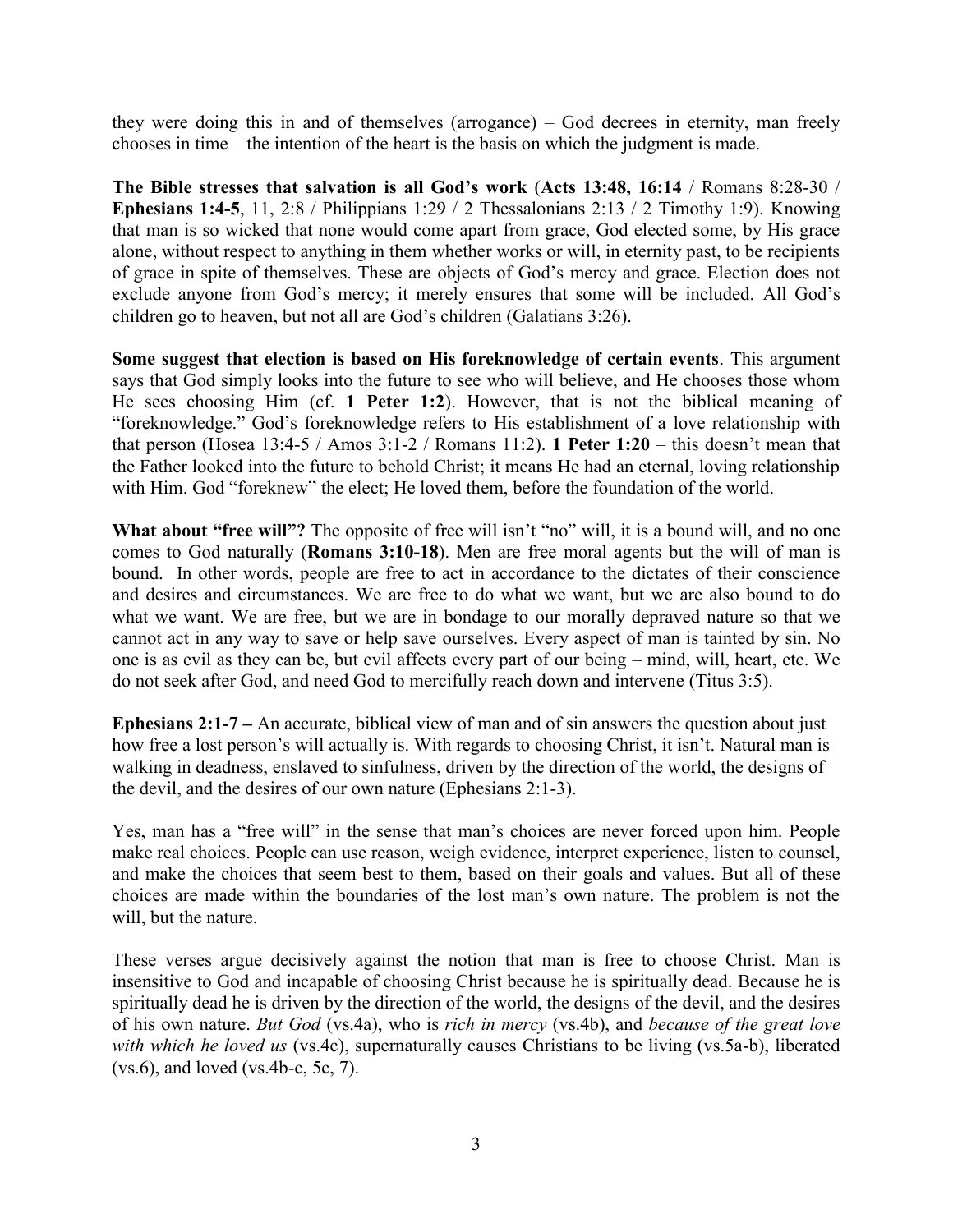Some will protest, and ask the question: How can God command us to believe, and punish us when we don't? How can people be held responsible? The answer is that people do have the natural ability to repent and believe, but they do not have the moral ability to repent and believe. They will not repent and believe, because of their sinful nature. In our human nature, we were dead (vs.1), disobedient (vs.2-3a), and doomed (vs.3b). *But God*…caused His chosen people to be made alive in Christ, and so we heard the Gospel message in a different way, and knowing the truth was true because of the Life that was planted in us, we responded in repentant faith. Regeneration precedes faith; our faith is given, so our faith is no grounds for our boasting.

**What about "prevenient grace"?** There are people who understand that man is incapable of responding to God without God's own intervention, but who want to preserve some notion of man's free will, or some sense of "fairness", and they will refer to the doctrine of "prevenient grace". This is the belief that God gives all people a grace to respond to and choose Jesus. But this is not consistent with the biblical view of man and sin.

The dead cannot choose life, but those whom God regenerates will choose Christ. It is a real choice. God doesn't force anyone to be saved. But those who are born again will have faith because they can see the Truth of their condition. "Prevenient grace" isn't true, because it would mean some people are born again but don't choose Life.

Those born in darkness (all of mankind) can make real choices inside that darkness, but they cannot choose the Light. They don't understand where they really are, they don't want out of the darkness, and their own choices keep them there. In the Gospel, man is shown the Light, the way out of darkness, but *people loved the darkness rather than the light because their works were evil. For everyone who does wicked things hates the light and does not come to the light, lest his works should be exposed* (John 3:19-20).

God has to deliver us from darkness by His gracious intervention (Colossians 1:12-13 / 1 Peter 2:9). God changes a person's nature, so that they can see God, Christ, and the Gospel as the spiritual truth, and they will come to the Light and Life. *But whoever does what is true comes to the light, so that it may be clearly seen that his works have been carried out in God* (John 3:21).

Now the truth that man is dead (vs.1), disobedient (vs.2-3a), and doomed (vs.3b), etc., doesn't mean that people can do no good at all. We meet good people who are not Christians. They do good for society, civic good, humanitarian good, they are good spouses, good parents, good neighbors, good stewards, good Samaritans, as it were. The Bible doesn't deny that at all, and doing good deeds is a good thing. God, in His mercy, distributes a common grace that restrains the expression and effects of human depravity.

Luke 6:33 – People can do good things for and be good to other people, but they are still sinners. Luke 11:13 – Parents can be good to their children, but they are still evil when compared to God. Acts 28:2, 10 – Pagans treated Paul with kindness, but they don't meet the standard of God.

So, while it is true that people can do good things, it is also true that they are unable to save themselves, they do not meet God's perfect standard, and they are incapable of spiritual good.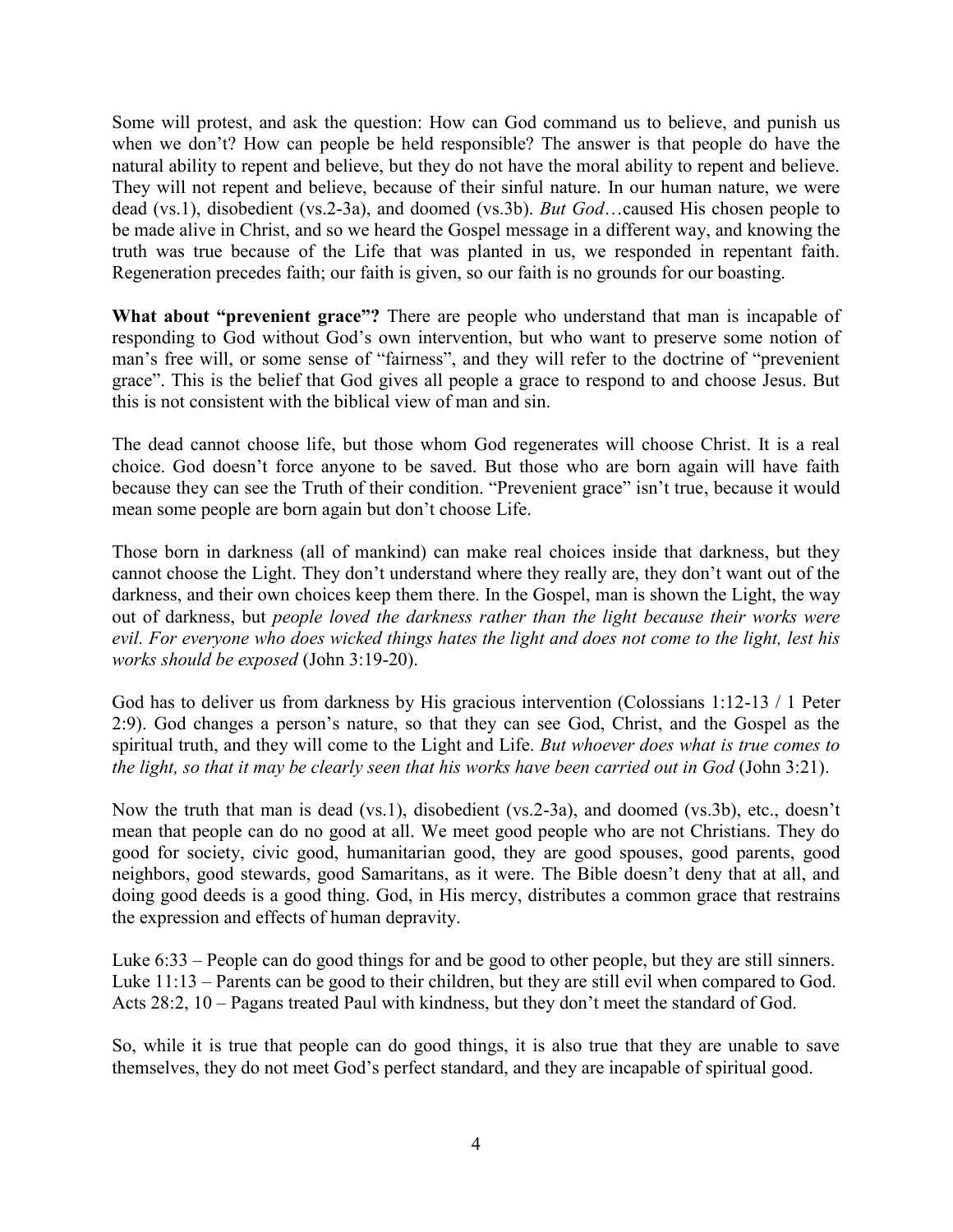**Romans 9:6-28** – If God's choice of the elect is unconditional, does this rule out human responsibility? Paul asks and answers that very question. He says God's choice of the elect is an act of mercy. Left to themselves, even the elect would persist in sin and be lost, because they are taken from the same fallen lump of clay as the rest of humanity. God alone is responsible for their salvation, but that does not eradicate the responsibility of those who persist in sin and are lost, because they do it willfully, and not under compulsion. They are responsible for their sin, not God. The offer of mercy in the gospel is extended to all alike.

**Those whom God has chosen will be brought to life by the Holy Spirit;** this is called being born again. Those who are born again will freely choose Christ. They will be resurrected to life with Christ and will freely repent and believe and become partakers of Christ's righteousness. The means God usually uses to bring this miracle about is the preached gospel (**Romans 10:13- 17** / James 1:18 / 1 Peter 1:23-25). **John 3:8** – the word used for wind and the word used for Spirit is the same in this verse. Truly, the Spirit blows where He wants to; He is sovereign over who is born again. Remember this fact: the Spirit blows where He will, not where we will.

Regeneration (being born again) precedes faith. Faith flows from a heart that has been regenerated. A dead heart can't believe. Faith is the sign of what happened behind the scenes in the internal workings of the heart. So while it may look like faith causes the new birth from our perspective, it actually is the new birth which evidences itself in faith. **1 John 5:1** – believing is the consequence not the cause for being born again.

Regarding justification (being declared righteous), it is mediated through the means of faith (**Ephesians 2:8-9**), and God did not believe the Gospel for us. We had a role to play. God quickened our dead heart and opened our eyes in the miracle of the new birth and then, with our eyes open to behold the glory of Christ as it is and the awfulness of our sin as it is, we preferred Christ and believed in Him with all our hearts.

**Christ's work of redemption on the Cross saved all those who God chose to be recipients of His grace.** Jesus didn't just make salvation possible; He actually redeemed and saved a people through His death. These are the sheep for whom He died and the church whom He purchased with His blood and the bride whom He died for. He actually bore their real punishment and substituted on their behalf in a real way (2 Corinthians 5:21 / **1 John 4:9-11**). This may seem unfair, but we dare not ask for a "fair" God since fairness and justness would require us to suffer for our own sins in eternal perdition. We do not want a fair God; rather our hope is in a merciful God whose willing Son absorbed the wrath on the cross as our glorious substitute. Yet, if universal atonement were true, then God could hardly punish people for eternity when Christ had already suffered the punishment. There is no double jeopardy.

All the elect find their salvation fully guaranteed by that act of Christ. Having purchased them with His blood, Jesus now intercedes on their behalf to ensure they are brought, first to repentance and a saving knowledge of Christ, and then finally to full son-ship, completely restored, glorified, before the Father in heaven.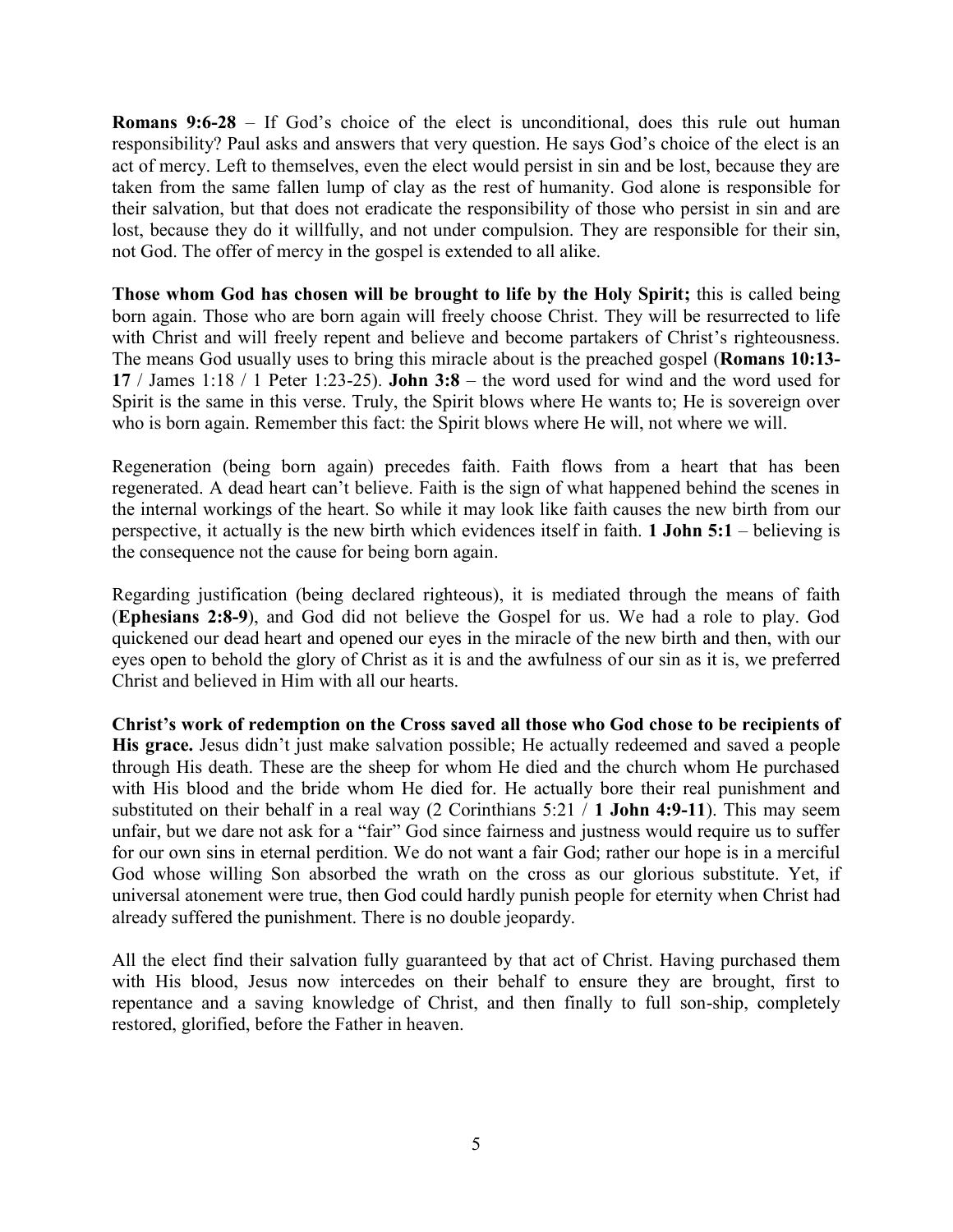**God's grace toward His elect will always** *ultimately* **triumph over their resistance.** In other words, the common term "irresistible grace" does not mean God's grace is never resisted, because many of us resisted it at first, but it ultimately proves irresistible.

The grace of God within those whom God has brought to life through His great redemptive purpose is an enduring grace which will not leave them helpless but will remain with them through life, death, and eternity, ensuring their full and final salvation. They begin in faith. They end in faith. Their faith endures (**1 Peter 1:5-9**).

**So is this "once saved, always saved?"** Let's define our terms first. If you mean "once saved, always saved" in the sense "once prayed always saved", and/or that all a person has to do is make a one-time profession of "faith" and they are thus "saved," regardless of whether they never continue in faith or commit outright apostasy, then no, we do not believe in that. However, if you mean that once the Spirit raises a person from spiritual death to spiritual life and gives that person faith and repentance, then yes, we do believe that. Such an act of the Spirit does not give the believer license to sin but necessarily results in a changed life (**Ephesians 2:10**).

**God preserves all the elect** so that not one of them is finally lost, but He also so works in them that they persevere in their faith. When they fall, they aren't utterly destroyed, they get back up. They bear fruit and have good works which testify to the genuineness of their professed faith. For those who fail to persevere, we are not the ultimate judge God is. But we should exhort one another daily to "fight the good fight of faith". When understood properly, this point allows believers to take seriously the many warning passages and "if" statements in Scripture. It also gives us confidence and trust (**John 10:27-29** / Philippians 1:6). God's warnings are often the means He uses to secure our perseverance. The warning itself is a manifestation of grace.

**Time for some more questions.** Is it God's choice or man's choice of who is going to be saved? If Jesus died for all the sins of all the people ever, doesn't this include unbelief? Why, then, aren't all people going to heaven? Is it God who ensures or man who secures? Is it more loving for God to let everyone of fallen man try and secure his own salvation making it dependent on his own choice, or is it more loving that God ensures that some will be saved, making sure they make the choice? Did God send His Son to die, so that He could be loved, or did God send His Son to die because He loved? Does God rescue people that do not love Him, or does He wait till they love Him to rescue them? Is it "I'm so glad I chose you", or "I'm so humbled you chose me?" Was it something in me that caused Him to choose me, no, or something in me that caused me to choose Him, no…does it ultimately have to do with us, or was it God's plan all along? Are we born again because we believed, or did we believe because we were born again?

Although the sovereignty of God is absolute, it is not blind power; it is coupled with infinite wisdom, holiness and love. This doctrine, when properly understood, is comforting and reassuring. If we cannot trace His hand we can still trust His heart. Would you prefer to be in the hands of a God of infinite power, wisdom, holiness and love, or be left to fate, chance, some irrevocable natural law, or to your short-sighted self? Those who reject God's sovereignty should consider what alternatives they have left.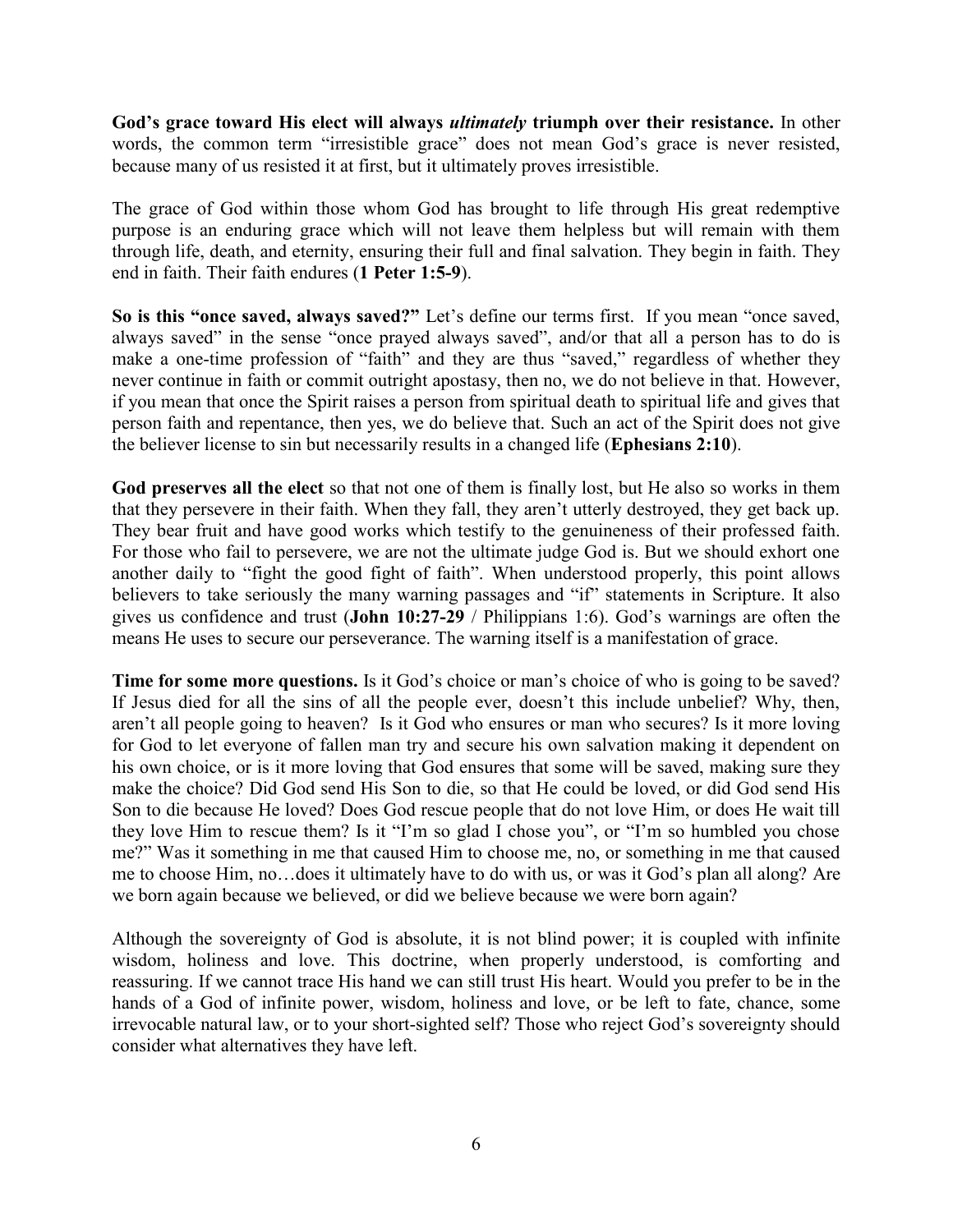**Why do we evangelize if we believe in predestination?** Because we believe God ordains the end, but that He also ordains the means to that end, which is through evangelization. This doctrine, when not truthfully understood, can lead to all sorts of abuses. As we have and will discuss, this is not fatalism, and indifference is not the right result. We still must witness, live a holy life, preach, and give a universal call, knowing that God is working behind the scenes, but not knowing who God's elect are. God does the electing, but we are called to do some nominating also. We ought to be praying for God to save people, and go out and witness like He is going to answer our prayers.

**Why pray if the outcome has already been determined?** Again, it is because we believe that God has ordained means in His eternal decree to accomplish His predetermined plan. One of those means is prayer. Think of how the Bible instructs us about prayer and pleading with God, like Abraham considering Sodom and Gomorrah (Genesis 18). Think of Daniel finding the scroll of Jeremiah, and seeing that God had ordained 70 years of captivity. He knew the time was nearly up, yet he prayed with fervor, he didn't let this make him apathetic (Daniel 9:2-19).

Just because God is sovereign doesn't mean we are static, we don't have a fatalistic religion. Actors practice a fatalistic enterprise; they know their character, lines, and rehearse the script. They know what is coming next but have to pretend as if they don't. This can help you with your mindset about the difference between fatalism and predestination. We know we will spend eternity with God, yet we still have roles to play. We know there is a script, and we know some of the outcome, but unlike actors, *we* only learn the plot by living. Understanding God's sovereignty is cause for action, not apathy.

Paul taught God's sovereignty but also taught about pleading prayer. In Ephesians 1:1-14 Paul tells us all about how God is in complete control, and then they next thing he does is pray. This is the indicative / imperative construct we discussed in chapter 4, and his prayer is centered on providence, yet he prays. As well, prayer is about much more than petition (we will cover this in more detail in chapter 11). God uses us as part of the drama. Paul knew God was in control, but he also knew that he was responsible (Philippians 2:12-13).

God has already determined the final score of the game but that doesn't mean we don't have to go out on the field. He gives us the playbook. If we join His team, trust Him and are obedient, we are sent into the game and run His plays. As we execute, the play may unfold a thousand different ways and we must improvise and make decisions on how to proceed. God has coached us up on the skills and knowledge to make the play work. At the same time God can decide to make the ball bounce however He wants, cause the field conditions to change, change the players on the field, allow injury, etc. God ordains ordinary means for us to run His plays. If He chooses, He can even cause the miraculous to occur through us or around us at His will. God is sovereign, yet we are responsible.

God may do as He pleases. He is free to work without, above, and against normal means, at His pleasure. But He is also not a capricious being. He loves those who have hated Him, and we love Him because He first loved us (**1 John 4:19**). This is why it's critical to believe in His sovereignty – not to believe that we are somehow merely pawns, but to understand that by doing what He has prescribed, we demonstrate our love and trust in Him.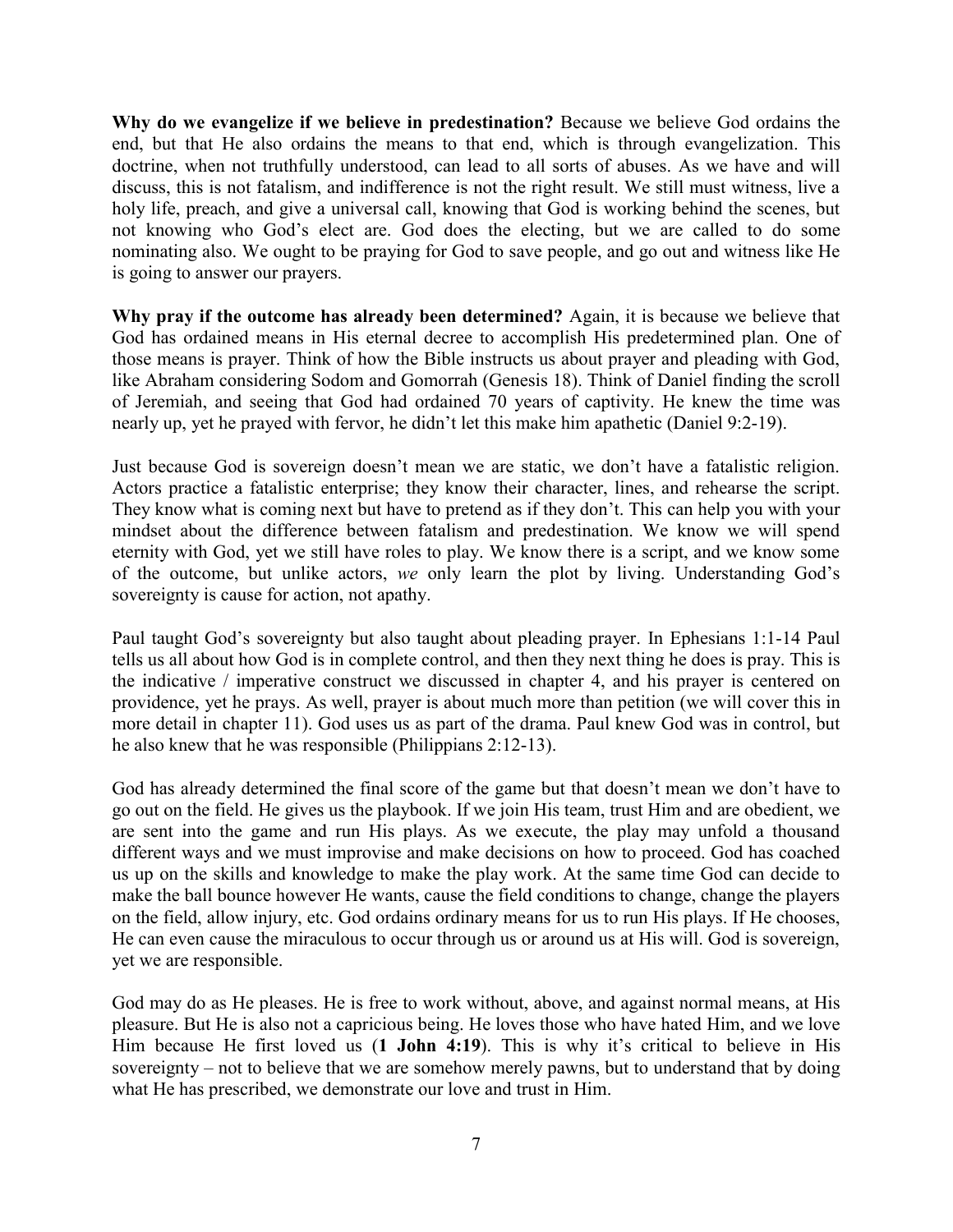Let's discuss a few texts about God's sovereignty in salvation and answer some objections.

**Matthew 23:37** – The text doesn't read "how often I would have gathered you" but "your children" which has a much different meaning. "Jerusalem" refers to the Jewish leadership, the scribes and Pharisees, who "would not", who hindered Jesus from bringing the Gospel to the masses (cf. Matthew 23:12-15). "Your children" refers to the Jews suffering underneath them. **Matthew 11:20-27** refutes the idea that Jesus wants to save everybody.

**John 6:41-51** – The controversial part is vs.44: some think it means that it means God draws everyone, but only some come. God's drawing only makes the approach possible. We believe it means that no one can come to Jesus without God's drawing, and everyone whom He draws does come. This would mean that the Father only draws some since all don't come, and that the decisive cause of the approach is God, not man. It is not in conflict with our choosing to come because we want to come to Him (John 6:37, 63-65, 10:27, 12:37-40, 18:37).

**John 12:32-33** – The "all" in 12:32 refers to all of Christ's sheep, or all of the children of God, rather than all human beings in the world. Compare this with the prophetic words of John 11:50- 52 – This is a reference to Gentiles whom God will effectively draw to himself when they hear the gospel. They are called "children of God" because God has chosen them (Ephesians 1:4-5). By the act of the cross, Jesus is able to draw all God's children unto Himself (Revelation 5:9).

**Romans 8:28-30** – You cannot cling to "predestinated to be conformed to the image of His Son" without also looking at "called". Are all people called, no, because not all are justified, etc., these are people God predestinates the whole way through, this is the sovereign work of God in salvation with consummation. Foreknown then set apart, called, etc. you cannot break up the chain of events here. This text is obviously speaking of believers, and so how can some say that the call is limited here when the say it is unlimited in their theology? Not everyone is called, because if they are then everyone is also predestined to all the others things as well.

**1 Timothy 2:4** – All men is understood by the context, "all types of people are to be prayed for, even kings are to be prayed for, even they are included because some of them will be saved also". Although God desires the redemption of the entire race, He does not decree universal salvation. Therefore, in respect to the verb want or wish theologians distinguish between God's desire and God's decree (cf. Ezekiel 18:23, 32 / recall chapter 5).

**1 Timothy 4:10** – this means that Christ died for everyone in a general sense and for the elect in a specific sense. God's purpose in the atonement was the saving of the elect, and other benefits such as common grace extend to all as an extension of what Jesus did on the cross.

**2 Peter 2:1** – They are talking about the Lord yet they bring in destruction that denies Him. They say one thing but do another, they say they belong to Christ but their actions betray their words. The context shows they were predestined to bring in this destruction because they were predestined to destruction.

**2 Peter 3:9** – again, this refers to God's desired will, not His decreed will (recall chapter 5). He is a God of mercy, kindness, and patience, but He is also a God of justice and righteousness. His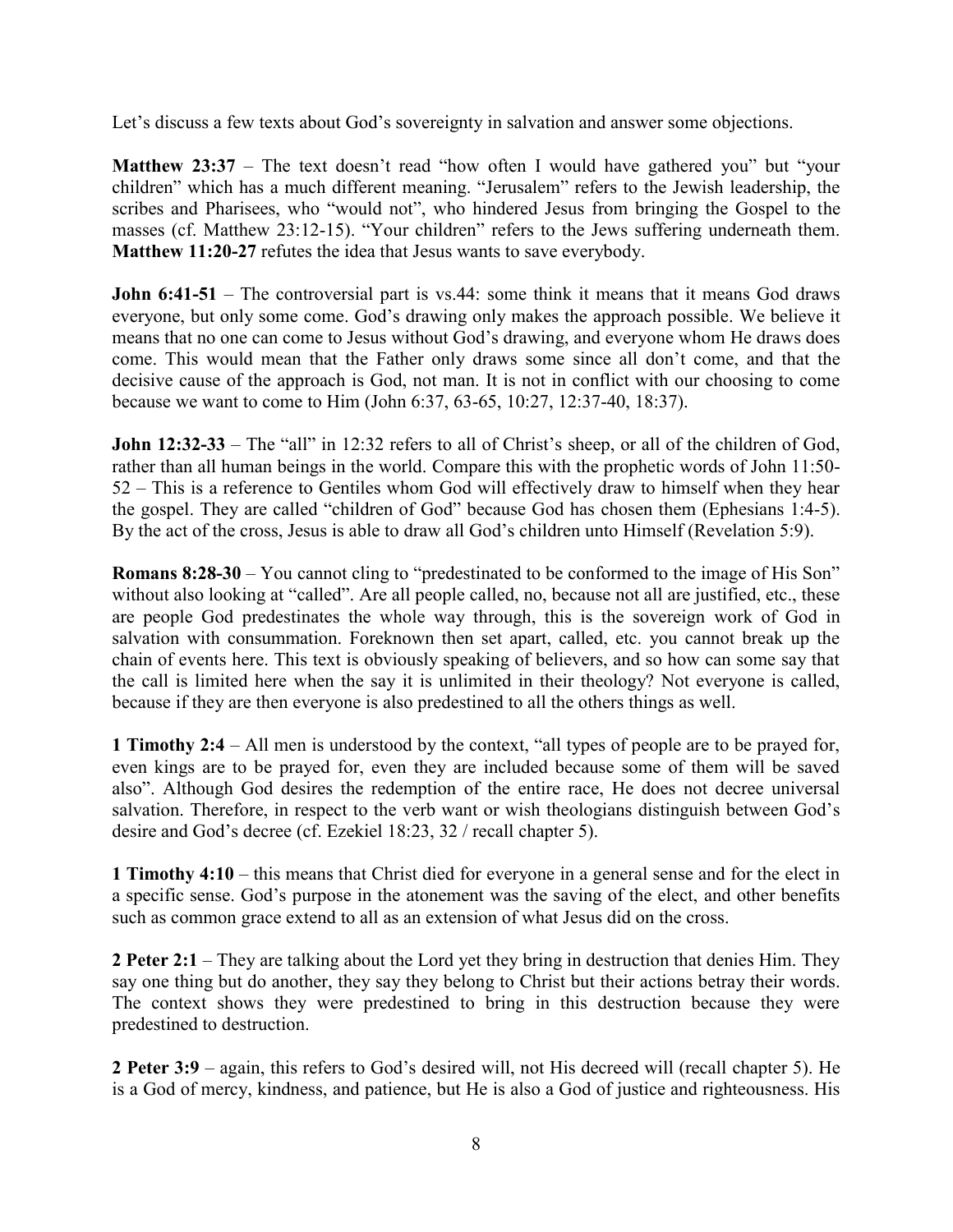heart is for salvation, but He will bring wrath upon those who will not receive His salvation. Peter clearly states that the false teachers and the scoffers are condemned and face destruction. God grants a period of grace, space to repent, and all those who He has called to salvation will heed the warning and repent. Peter is writing to and about believers.

**1 John 2:2** – What about **1 John 5:19**, then? 1 John 2:2 is speaking about the fact that all those who are saved, are saved by Christ, not that the entire world has been saved. 1 John 5:19 tells us what all who are unsaved are under, it is the world system.

The issues surrounding our understanding of the sovereignty of God in salvation continue to be disputed. However, Christians who see different facets of this can indeed agree on many things. Let's finish this chapter with a conversation that ought to shed some light. It happened in the late 18<sup>th</sup> century between Charles Simeon (a Calvinist) & John Wesley (an Arminian).

**Simeon:** Sir, I understand that you are called an Arminian; and I have been sometimes called a Calvinist; and therefore I suppose we are to draw daggers. But before I consent to begin the combat, with your permission I will ask you a few questions. Pray, Sir, do you feel yourself a depraved creature, so depraved that you would never have thought of turning to God, if God had not first put it into your heart?

**Wesley:** Yes, I do indeed.

Simeon: And do you utterly despair of recommending yourself to God by anything you can do; and look for salvation solely through the blood and righteousness of Christ?

**Wesley:** Yes, solely through Christ.

**Simeon:** But, Sir, supposing you were at first saved by Christ, are you not somehow or other to save yourself afterwards by your own works?

**Wesley:** No, I must be saved by Christ from first to last.

**Simeon:** Allowing, then, that you were first turned by the grace of God, are you not in some way or other to keep yourself by your own power?

**Wesley:** No.

**Simeon:** What then, are you to be upheld every hour and every moment by God, as much as an infant in its mother's arms?

**Wesley:** Yes, altogether.

**Simeon:** And is all your hope in the grace and mercy of God to preserve you unto His heavenly kingdom?

**Wesley:** Yes, I have no hope but in Him.